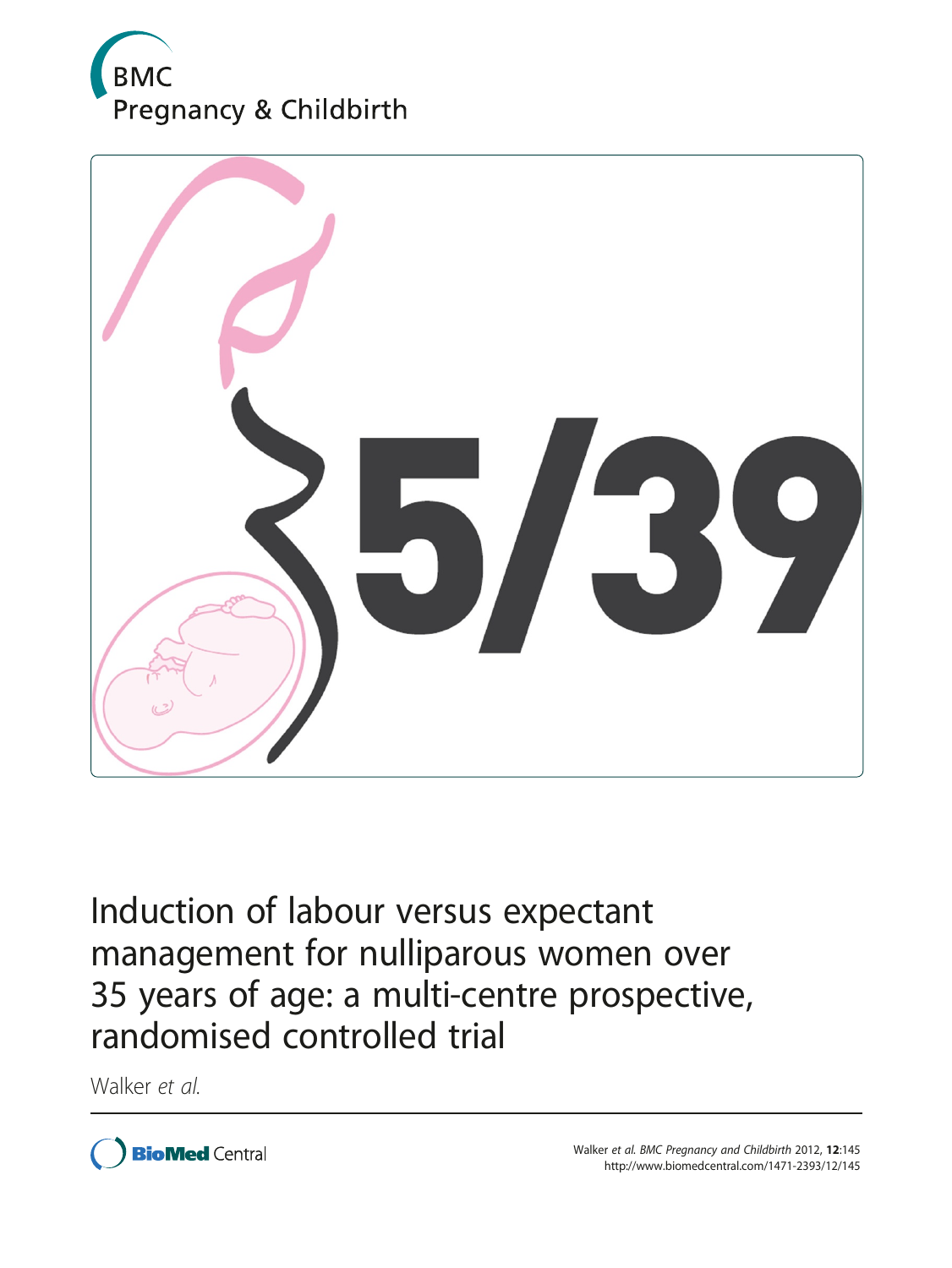# **STUDY PROTOCOL** And the set of the set of the set of the set of the set of the set of the set of the set of the set of the set of the set of the set of the set of the set of the set of the set of the set of the set of the



# Induction of labour versus expectant management for nulliparous women over 35 years of age: a multi-centre prospective, randomised controlled trial

Kate F Walker<sup>1\*</sup>, George Bugg<sup>1</sup>, Marion Macpherson<sup>1</sup>, Carol McCormick<sup>1</sup>, Chris Wildsmith<sup>2</sup>, Gordon Smith<sup>3</sup> and Jim Thornton<sup>4</sup>

# Abstract

Background: British women are increasingly delaying childbirth. The proportion giving birth over the age of 35 rose from 12% in 1996 to 20% in 2006. Women over this age are at a higher risk of perinatal death, and antepartum stillbirth accounts for 61% of all such deaths. Women over 40 years old have a similar stillbirth risk at 39 weeks as women who are between 25 and 29 years old have at 41 weeks.

Many obstetricians respond to this by suggesting labour induction at term to forestall some of the risk. In a national survey of obstetricians 37% already induce women aged 40–44 years. A substantial minority of parents support such a policy, but others do not on the grounds that it might increase the risk of Caesarean section. However trials of induction in other high-risk scenarios have not shown any increase in Caesarean sections, rather the reverse. If induction for women over 35 did not increase Caesareans, or even reduced them, it would plausibly improve perinatal outcome and be an acceptable intervention. We therefore plan to perform a trial to test the effect of such an induction policy on Caesarean section rates.

This trial is funded by the NHS Research for Patient Benefit (RfPB) Programme.

Design: The 35/39 trial is a multi-centre, prospective, randomised controlled trial. It is being run in twenty UK centres and we aim to recruit 630 nulliparous women (315 per group) aged over 35 years of age, over two years. Women will be randomly allocated to one of two groups:

Induction of labour between  $39^{0/7}$  and  $39^{6/7}$  weeks gestation.

Expectant management i.e. awaiting spontaneous onset of labour unless a situation develops necessitating either induction of labour or Caesarean Section.

The primary purpose of this trial is to establish what effect a policy of induction of labour at 39 weeks for nulliparous women of advanced maternal age has on the rate of Caesarean section deliveries. The secondary aim is to act as a pilot study for a trial to answer the question, does induction of labour in this group of women improve perinatal outcomes? Randomisation will occur at  $36^{0/7}$  –  $39^{6/7}$  weeks gestation via a computerised randomisation programme at the Clinical Trials Unit, University of Nottingham. There will be no blinding to treatment allocation. (Continued on next page)

\* Correspondence: kate.walker@nuh.nhs.uk <sup>1</sup>

<sup>1</sup>Nottingham University Hospitals NHS Trust, Nottingham, UK

Full list of author information is available at the end of the article



© 2012 Walker et al.; licensee BioMed Central Ltd. This is an Open Access article distributed under the terms of the Creative Commons Attribution License (http://creativecommons.org/licenses/by/2.0), which permits unrestricted use, distribution, and reproduction in any medium, provided the original work is properly cited.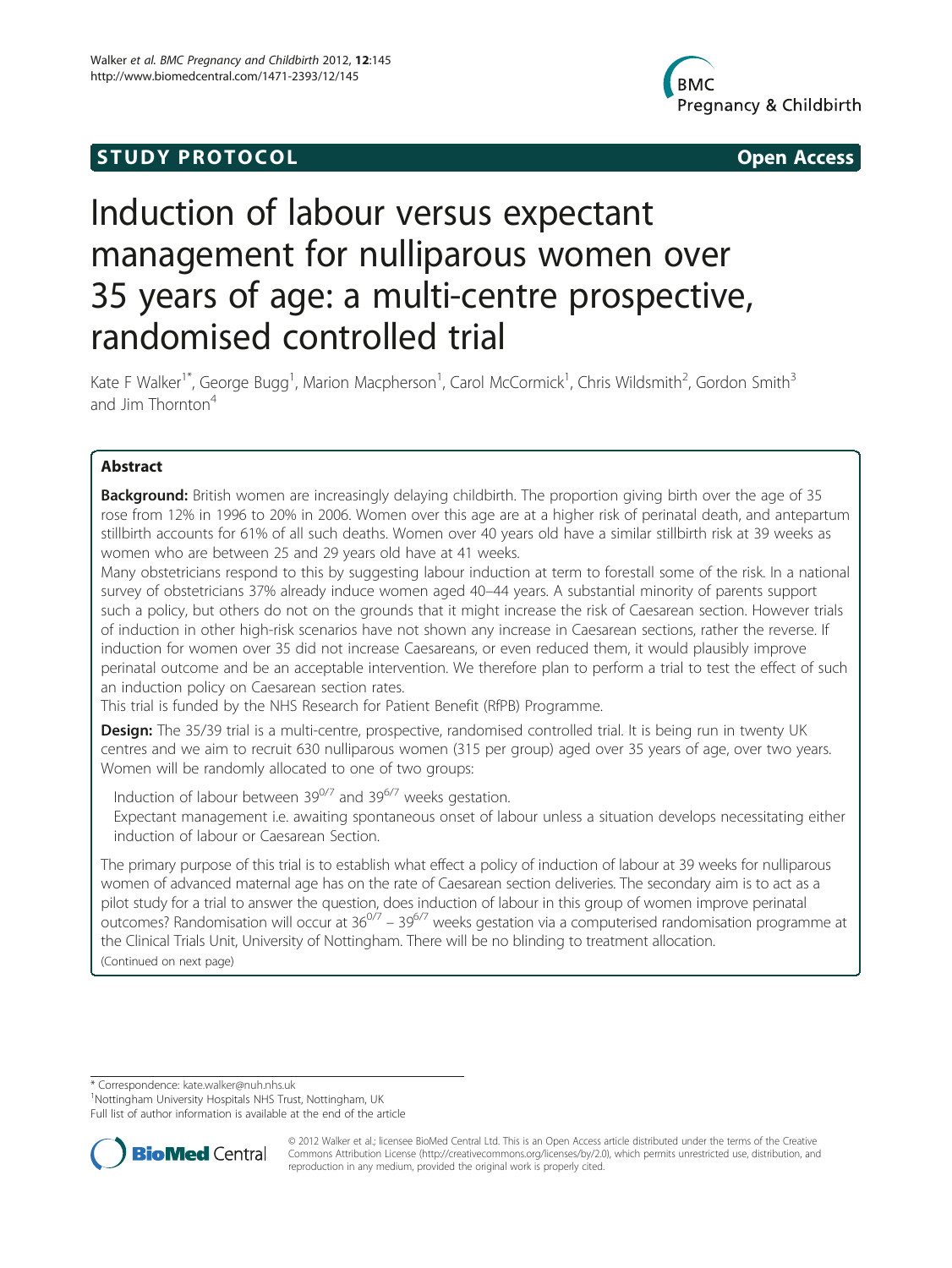#### (Continued from previous page)

Discussion: The 35/39 trial is powered to detect an effect of induction of labour on the risk of caesarean section, it is underpowered to determine whether it improves perinatal outcome. The current study will also act as a pilot for a larger study to address this question.

Trial registration: ISRCTN11517275

Keywords: Induction of labour, Advanced maternal age, Perinatal outcome, Caesarean delivery

# Background

The average age at childbirth in the UK is increasing, and more women are giving birth over the age of 35 years [[1\]](#page-7-0). In 1996, 12% of live births were to women over the age of 35 years. By 2006 that figure had risen to 20%. The Office of National Statistics estimate that in 2006, 5.6% of live births were to nulliparous women over the age of 35 years. In Scotland, the figure in 2005 was approximately 10% [\[2\]](#page-7-0).

Women over 35 years are at higher risk of antepartum and intrapartum stillbirths and neonatal deaths, of hypertensive disorders, gestational diabetes, placenta praevia and placental abruption [\[3-5](#page-7-0)]. They are at increased risk of preterm labour and of bearing macrosomic (>3999 g) or low birth weight infants (<2500 g). The women themselves typically believe that their age puts their infant at increased risk [\[4](#page-7-0)]. Unsurprisingly they have higher rates of obstetric intervention.

The Caesarean section rate for nulliparous women over 35 years is 38% and 50% in women over 40 years [[4\]](#page-7-0). In nulliparous women, the relationship between maternal age and delivery by emergency Caesarean is linear which suggests a biological effect of advancing maternal age on labour performance, rather than simply obstetrician or maternal preference [\[2](#page-7-0)].

Antepartum stillbirth is particularly important in this group of women, because they are relatively unlikely to have future pregnancies. Induction at or before term is logical because, although the perinatal mortality rate is lowest at 41 weeks, the gestational age associated with the lowest cumulative risk of perinatal death is 38 weeks [[6\]](#page-7-0). This is because there is a cumulative risk of stillbirth in all of the weeks of gestation leading up to the eventual week of delivery. The largest increase in risk of stillbirth for women over 35 years of age starts at 39 weeks and peaks at 41 weeks. Women over 40 years old have a similar stillbirth risk at 39 weeks as women aged 25–29 years old have at 41 weeks. Once they pass 40 weeks gestation their risk of stillbirth exceeds that of all women <40 years old at term [\[7](#page-7-0)]. Nulliparous women have a higher risk of stillbirth than multiparous women for all maternal age groups. Obstetricians and parents generally understand this, but may avoid routine induction because of its association with Caesarean section.

Emergency Caesarean sections carry an increased maternal morbidity and mortality compared to vaginal delivery and have consequences for future pregnancies (uterine rupture and placenta praevia). Caesarean sections cost £760 more than a vaginal delivery [[8](#page-7-0)]. A recent trial of induction of labour at term for women identified as high risk for emergency CS (higher the risk score, earlier the induction), found in the treatment group a similar CS rate, a higher vaginal birth rate and a reduced NICU admission and adverse perinatal outcome rate [[9\]](#page-7-0).

Perinatal deaths affect 0.8% of all pregnancies to women over the age of 35 years, and 1% of all pregnancies to women over the age of 40 years [[3\]](#page-7-0). The distribution of maternal age among the mothers having perinatal deaths is skewed towards advanced maternal age compared with the general maternity population. Mothers having stillbirths and neonatal deaths are more likely to be older (40+). When an adverse event is rare, a large sample size is needed for a trial to prove that an intervention reduces the risk of that adverse event occurring.

Many obstetricians already induce older pregnant women at term (39% women aged 40–44, 58% women aged over 45), and many others believe that induction would improve perinatal outcomes but are reluctant to offer it for fear of increasing Caesarean rates [[10\]](#page-7-0). However, it is equally plausible that induction might reduce Caesarean section in which case an effective intervention is being under implemented.

There is a growing body of evidence that induction of labour at term does not increase emergency Caesarean section rates and does not increase intrapartum deaths. In two other large multi-centre RCTs where induction of labour was compared with expectant management for term prelabour rupture of membranes and for post-term pregnancies, a policy of induction did not increase the Caesarean section rate [[11,12](#page-7-0)]. More recently a large randomised controlled trial comparing induction of labour (between 36 and 41 weeks) versus expectant management for women with gestational hypertension or mild pre-eclampsia found that the rate of Caesarean delivery was the same in both groups [\[13\]](#page-7-0). Induction versus expectant monitoring for intrauterine growth restriction at term, a multi-centre RCT of 650 women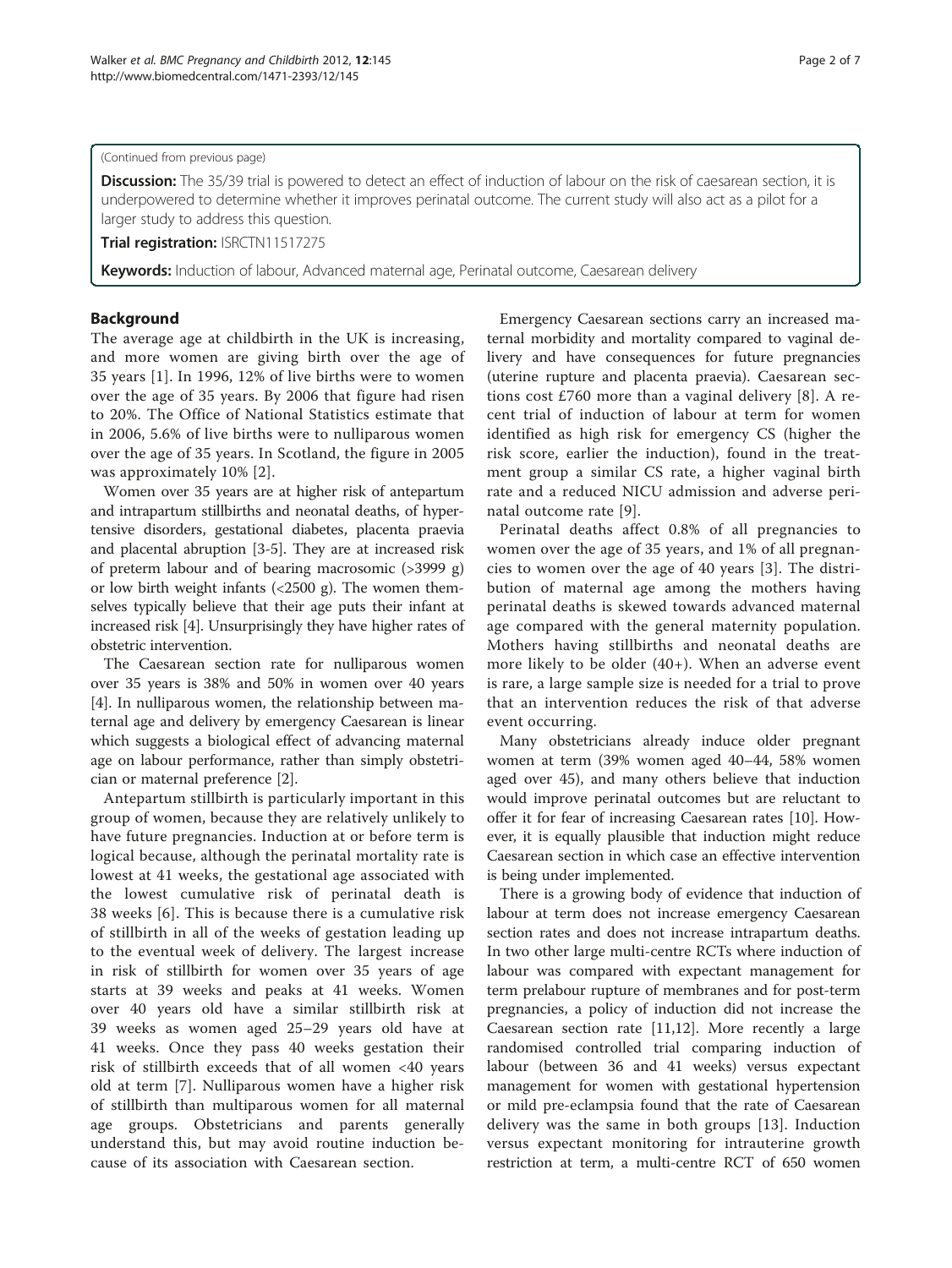found no difference in CS rates between the two groups [[14](#page-7-0)].

Unfortunately there is no hard evidence to guide policy on induction of labour for advanced maternal age.

# Design

# Type of study

A multi-centre prospective randomised controlled trial. Duration: 24 months

# Number and type of participants

630 nulliparous pregnant women over 35 years of age (315 per group).

# Recruitment and consent

Women will be identified in the antenatal period by their obstetrician or midwife. They will be offered an information sheet. They will be offered trial entry, and if they agree will sign a written consent. Women who are aged between 35–39 years at some of the participating centres will be community led care. Those women will be sent an invitation flyer or leaflet with their dating scan appointment to inform them of the trial and approached in person at their 20/40 anomaly scan at the hospital. The research midwives/principal investigator will see those women who express an interest in joining the trial at 36/40 for randomisation.

# Randomisation

Participants will be assigned to one of two treatment groups via a computerised randomisation programme at the Clinical Trials Unit, Nottingham University Hospitals NHS Trust. Randomisation will occur at  $36^{0/7}$  –  $39^{6/7}$ weeks gestation.

# Interventions

Women will be randomly allocated to one of two groups

- Treatment group: Women over the age of 35 years with a singleton live fetus in a cephalic presentation will be assigned to induction of labour between  $39^{0/7}$ and 396/7 weeks gestation.
- Control group: Women over the age of 35 years with a singleton live fetus in a cephalic presentation will be assigned to expectant management i.e. awaiting spontaneous onset of labour unless a situation develops necessitating either induction of labour or Caesarean Section. Those without any medical indication for induction will be offered induction of labour anywhere between  $T^{+7}$  and  $T^{+14}$ , the exact time to be determined by consultant's usual practice. No additional monitoring in the expectant management group prior to  $T^{+14}$  should be offered

This is a pragmatic clinical trial where individual units will be able to follow their own policies for induction of labour. Each unit will record their local prostaglandin and oxytocin regime and Bishop score cut-off for amniotomy, prior to entry to the trial. Once this is recorded staff should as far as possible use the same induction protocol for all participants and also for those women who for whatever reason require induction in the "await spontaneous labour" group.

# Outcome measures

The primary end point is Caesarean section. Secondary end points will include:

a) Maternal outcomes

# Mode of delivery

Vaginal delivery Assisted vaginal delivery (forceps or ventouse) Caesarean section

# Onset of labour

Spontaneous Induction Planned Caesarean section Not in labour - emergency Caesarean section

# Indication for induction of labour

Randomised to treatment Gestational age > 41 weeks Preterm (< 37 weeks) prelabour rupture of membranes Term (> 37 weeks) prelabour rupture of membranes > 24 hours Fetal growth restriction Reduced fetal movements Intrauterine fetal death Pregnancy induced hypertension Pre-eclampsia Eclampsia Obstetric cholestasis Gestational diabetes Suspected fetal distress Maternal request Other (free text)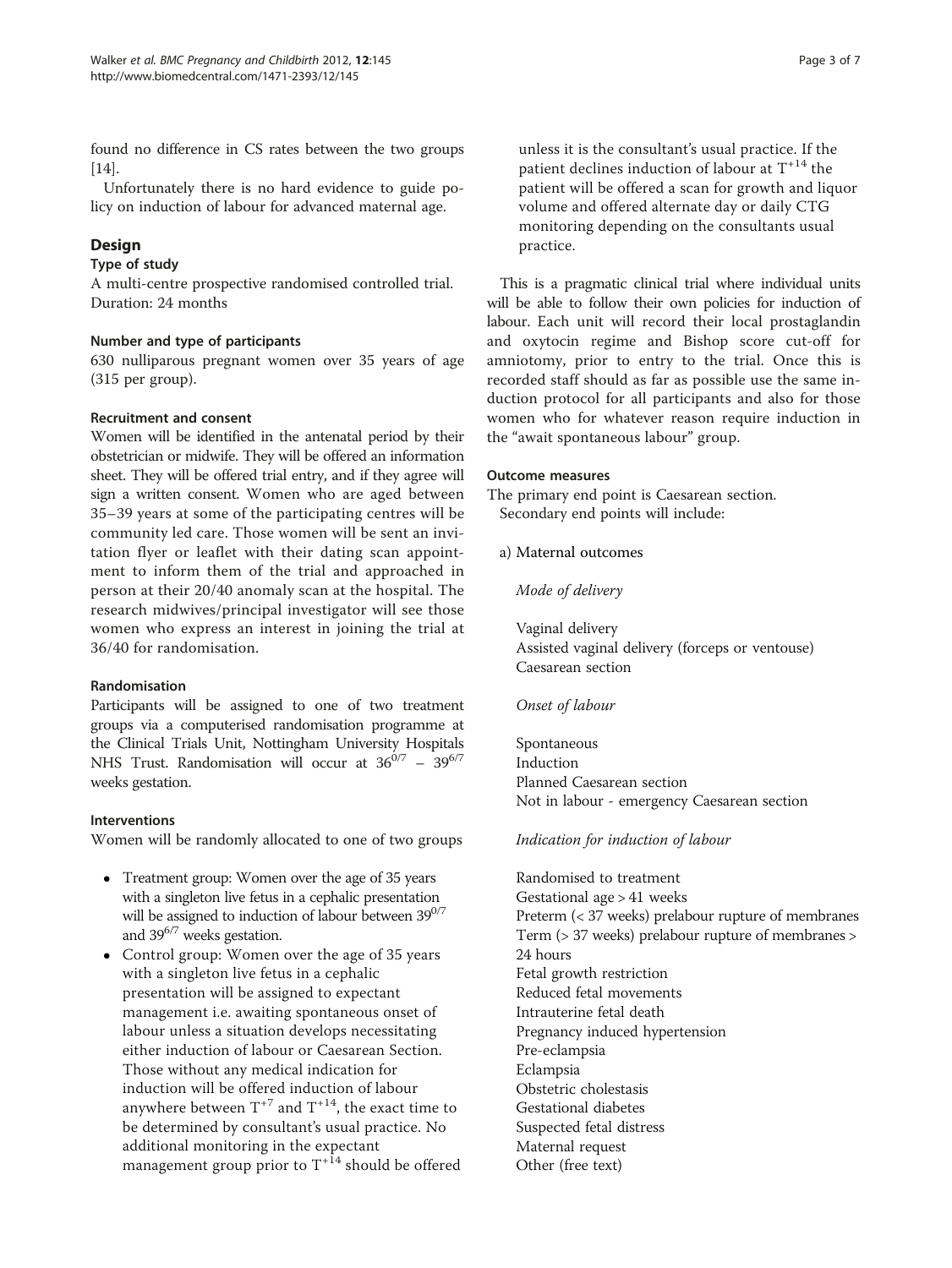Method of induction of labour (as many as apply)

Prostaglandin tablet regime Prostaglandin gel regime Prostaglandin slow-release pessary Artificial rupture of amniotic membranes Oxytocin (please do not tick if used to accelerate normal labour)

# Indication for Caesarean section

Arrest of first stage of labour Arrest of second stage of labour Failed instrumental delivery Fetal distress Maternal complication Elective Other (free text)

# Intrapartum complications

Placental abruption Cord prolapse Postpartum haemorrhage Shoulder dystocia

# Postpartum morbidity

Requiring blood transfusion Systemic infection – temp > 38°C

# b) Neonatal outcomes

Live birth

Stillbirth (a baby delivered with no signs of life after 24 completed weeks of pregnancy) Birth weight Sex Death before discharge from hospital Apgar at 1 min Apgar at 5 min Apgar at 10 minutes – allow missing data Cord blood artery pH and BD – allow missing data Cord blood vein pH and BD – allow missing data NICU admission – duration (days) If no cord blood and NICU admission required – first fetal pH obtained Birth trauma Subdural haematoma Intracerebral or intraventricular haemorrhage Spinal-cord injury Basal skull fracture Peripheral-nerve injury present at discharge from hospital

Long bone fracture Seizures (occurring at less than 24 hr of age or requiring two or more drugs to control them) Hypotonia (for at least 2 hrs) Abnormal level of consciousness (hyperalert, drowsy or lethargic; stupor/decreased response to pain; coma) Tube feeding for > 4 days Intubation and ventilation for > 24 hrs Cooling required Oxygen required CPAP required

c) Outcomes for pilot study

The recruitment rate per hospital. The age distribution of participating women. Compliance with the treatment arms of the trial. The overall gestational age distribution of the two groups. Completeness of outcome data.

d) Maternal delivery expectation/experience measured by the Childbirth Experience Questionnaire [\[15\]](#page-7-0). We will invite a sample of participants to join focus groups to explore in-depth their views.

# Participant entry

# Pre-randomisation evaluations

Blood pressure and urinalysis to exclude proteinuric hypertension.

Estimated date of delivery based on a dating scan performed before 22 weeks gestation.

# Inclusion criteria

Nulliparous women who will be over 35 years at the expected date of delivery, with:

- A singleton live fetus.
- A cephalic presentation.
- Gestational age between  $36^{0/7}$  and  $39^{6/7}$ .
- No medical contra-indication to induction of labour.
- No medical contra-indication to pregnancy being. allowed to proceed to term plus 10 days.
- Willingness to participate in the trial.
- Written informed consent.

# Exclusion criteria

Women with a known lethal fetal congenital abnormality.

Women with a contraindication to labour or vaginal delivery (e.g. evidence of fetal compromise such that labour would be contraindicated; fetal congenital anomaly or condition that might cause a mechanical problem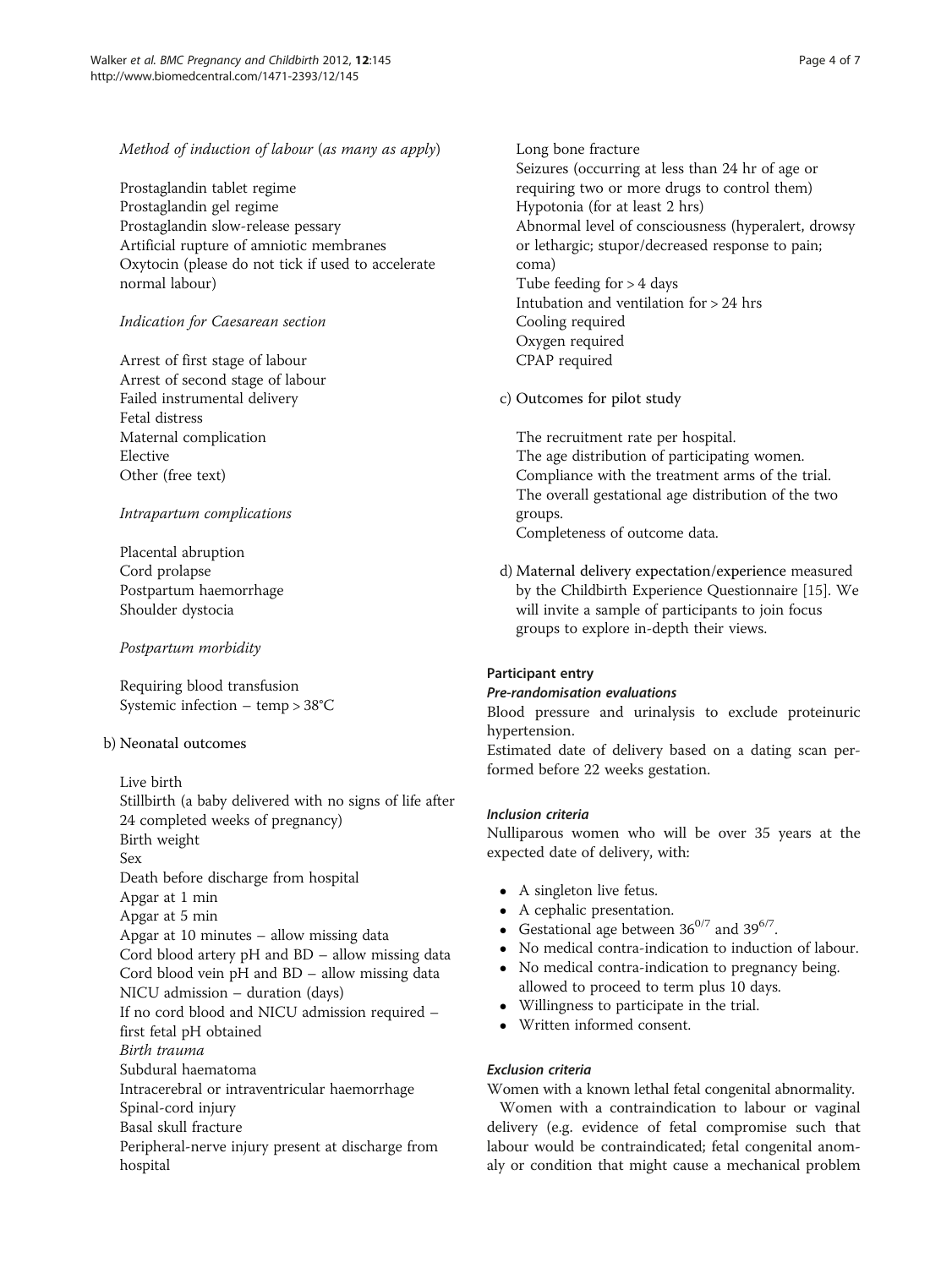at delivery such as hydrocephalus or cystic hygroma; placenta praevia).

Women with a contraindication to expectant management (e.g. gestational diabetes, proteinuric hypertension (24 hr urine collection protein  $>250$  mg/l or BP  $>140/90$ on more than two occasions, two hrs apart).

Women with a previous myomectomy.

Women who book late for antenatal care and have no dating scan performed before 22 weeks to provide an accurate EDD.

Women who have undergone IVF using donor eggs in the current pregnancy.

#### Withdrawal criteria

There are no formal stopping rules. The Data Monitoring and Ethics Committee will review un-blinded results, adverse events and any other published data at least annually, and may advise stopping if there is clear evidence of benefit or harm in one or other group.

#### Adverse events

Definitions Adverse Event (AE): any untoward medical occurrence in a patient or clinical study subject.

Serious Adverse Event (SAE): any untoward and unexpected medical occurrence or effect that:

- Results in death.
- $\bullet$  Is life-threatening refers to an event in which the subject was at risk of death at the time of the event; it does not refer to an event which hypothetically might have caused death if it were more severe.
- Requires hospitalisation, or prolongation of existing inpatients' hospitalisation.
- Results in persistent or significant disability or incapacity.
- Is a congenital anomaly or birth defect.

Medical judgement should be exercised in deciding whether an AE is serious in other situations. Important AEs that are not immediately life-threatening or do not result in death or hospitalisation but may jeopardise the subject or may require intervention to prevent one of the other outcomes listed in the definition above, should also be considered serious.

#### Reporting procedures

All adverse events should be reported. Depending on the nature of the event the reporting procedures below should be followed. Any questions concerning adverse event reporting should be directed to the Chief Investigator in the first instance.

#### Non-serious AEs

All such events, whether expected or not, should be recorded.

## Serious AEs

An SAE form should be completed and faxed to the Chief Investigator within 24 hours. However, adverse events do not include admissions or day unit attendances for fetal monitoring, maternal hypertension, antepartum haemorrhage, preterm labour, preterm prelabour rupture of membranes, abdominal pain, transverse or oblique lie or placenta praevia. Likewise hospitalisation for labour, normal delivery, Caesarean or for induction of labour, and hospitalisations for elective treatment of a pre-existing condition do not need reporting as adverse events. Admissions for common postpartum complications such as maternal hypertension, perineal problems, mental health problems, urinary problems, or infections do not need reporting as adverse events.

All SAEs should be reported to the Derby 1 REC where in the opinion of the Chief Investigator, the event was:

- 'related', i.e. resulted from the administration of any of the research procedures; and
- 'unexpected', i.e. an event that is not listed in the protocol as an expected occurrence.

Reports of related and unexpected SAEs should be submitted within 15 days of the Chief Investigator becoming aware of the event, using the NRES SAE form for non-IMP studies.

Local investigators should report any SAEs as required by their Local Research Ethics Committee and/or Research & Development Office.

Sponsor Contact Details for SAEs:

- 1. Email to rdsae@nhs.nuh.uk,
- 2. Fax to: 0115 8493295 and phone Research & Innovations Dept on 0115 9709049.

#### Assessment and follow-up

Post-randomisation data will be collected at discharge.

Local centres will identify an individual within their unit to collect outcome data at hospital discharge from the hospital notes. Outcome data will be collected immediately following discharge by the same individual identified above.

Part of the outcome data will include a maternal expectation/experience questionnaire to be completed by mothers one month following delivery [[15\]](#page-7-0).

Participating women who deliver at NUH will also be invited to join a focus group to explore in-depth their views. The information obtained from the focus groups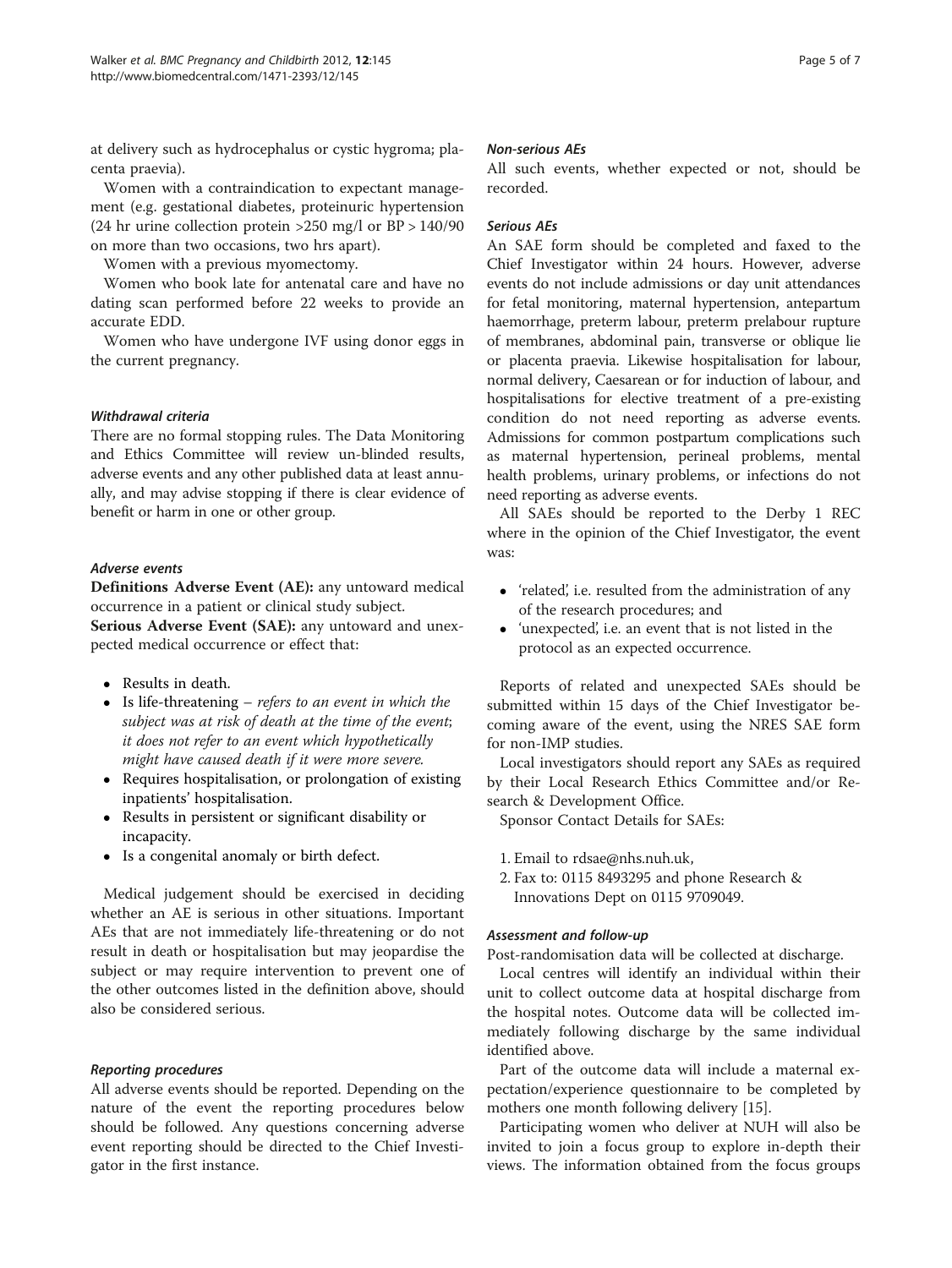will allow us to collect richer outcome data from the trial that will allow a more in-depth contextual appreciation of the participants experience than a prescriptive survey would allow. The focus groups will be conducted by Kate Walker supervised by Associate Professor in Midwifery Denis Walsh who has agreed to be a cosupervisor on her PhD and will take place within 8 to 12 weeks following birth. This allows for women to reflect upon their birth as well as recover from it.

The focus groups will be split into two subgroups: women who underwent induction of labour and women who were part of the non-intervention group who underwent expectant management.

We will aim for 6 women per group.

The focus groups aim to provide a comprehensive sense of the acceptability of this treatment option to women.

The trial will end once all data has been collected for the 630 participants or at 2 years whichever is the later time point.

## Statistics and data analysis

Sample size and justification CS rates from 2004–2008 for women with singleton pregnancies in labour at term, excluding breech presentation was approximately 22% among women 35–39 years of age and approximately 27% among women aged 40 years or older (Smith GCS, personal communication).

Therefore assuming a Caesarean section rate of 25% in controls. This sample size has 80% power with a two-sided significance level of 5% to test the hypothesis that induction of labour reduces the Caesarean section rate to 16%, a 36% relative reduction (or a 9% absolute reduction).

We will recruit 315 women per group, a total of 630 women.

#### Statistical analysis

Demographic, measures of compliance and any other baseline data will be summarised by descriptive statistics (N (%), mean and standard deviation [sd], median, upper and lower quartiles {iqr}, minimum and maximum) or frequency tables, stratified by the two arms.

Effectiveness will be assessed using a generalised linear model (GLM) with the rate of Caesarean section as response and terms for treatment arm and centre. We will use the GLM to calculate relative risk and 95% confidence intervals. The primary analysis will be adjusted for recruitment centre.

Further details of the statistical analysis will be supplied in the Statistical Analysis Plan, to be finalised in a separate document before the data lock.

The analysis will be conducted according to the intention to treat (ITT).

Data and all appropriate documentation will be stored for a minimum of 5 years after the completion of the study, including the follow-up period.

#### Regulatory issues

Ethics approval The Chief Investigator has obtained approval from the Derby 1 Research Ethics Committee. Where applicable the study must be submitted for Site Specific Assessment (SSA) at each participating NHS Trust. The Chief Investigator will require a copy of the SSA approval letter before accepting participants into the study. The study will be conducted in accordance with the recommendations for physicians involved in research on human subjects adopted by the 18th World Medical Assembly, Helsinki 1964 and later revisions.

#### Consent

Consent to enter the study must be sought from each participant only after a full explanation has been given, an information leaflet offered and time allowed for consideration. Signed participant consent should be obtained. The right of the participant to refuse to participate without giving reasons must be respected. After the participant has entered the study the clinician remains free to give alternative treatment to that specified in the protocol at any stage if he/she feels it is in the participant's best interest, but the reasons for doing so should be recorded. In these cases the participants remain within the study for the purposes of follow-up and data analysis. All participants are free to withdraw at any time from the protocol treatment without giving reasons and without prejudicing further treatment.

#### **Confidentiality**

The Chief Investigator will preserve the confidentiality of participants taking part in the study and is registered under the Data Protection Act.

#### Indemnity

Standard NHS Indemnity applies.

#### Sponsor

Nottingham University Hospitals NHS Trust will act as the main sponsor for this study. Delegated responsibilities will be assigned to the NHS trusts taking part in this study.

#### Funding

The National Institute for Health Research – Research for Patient Benefit Programme is funding this study.

# Audits

The study may be subject to inspection and audit by Nottingham University Hospitals under their remit as